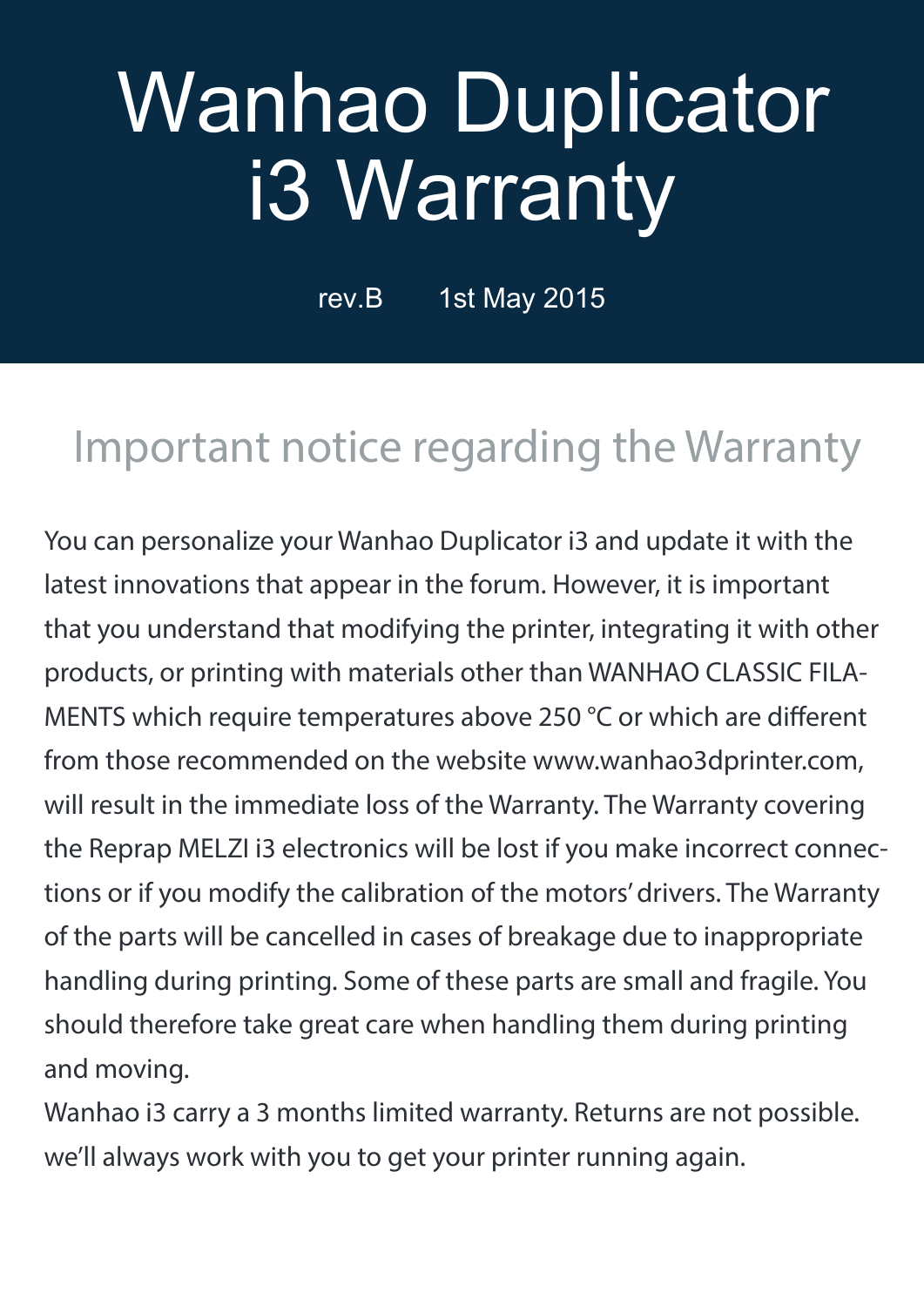## Information about the Warranty

You can consult the Warranty relating to the product through the following link:

http://www.wanhao3dprinter.com/Unboxin/ShowArticle.asp?ArticleID=55

## Safety precautions

When using your Wanhao duplicator i3 please observe the following safety recommendations:

• Do not use damaged cables or connectors, or loose sockets.Do not bend or damage the power supply cable. Do not touch the power supply cable with wet hands or pull the cable to disconnect the charger.

• i3 works at high temperatures and uses mobile parts which can cause injuries when being moved. Do not touch the inside of the printer or the extruder during printing, because they reach high temperatures while working.

• Do not knock or drop the 3D printer, and do not connect it with cables which have not been approved by the manufacturer.

- Always use Wanhao 3D filaments.
- Handle and dispose of consumables carefully.

• In potentially explosive environments or near flammable chemical products, switch off the 3D printer. Always observe regulations, instructions and warning signs.

• Ensure that small parts printed in 3D, and parts which could be dangerous for small children, remain out of their reach.

• Do not store or transport flammable liquids, gases or explosive materials in the same compartment as the 3D printer, its parts or its accessories.

• Monitor the printing process while your i3 is working